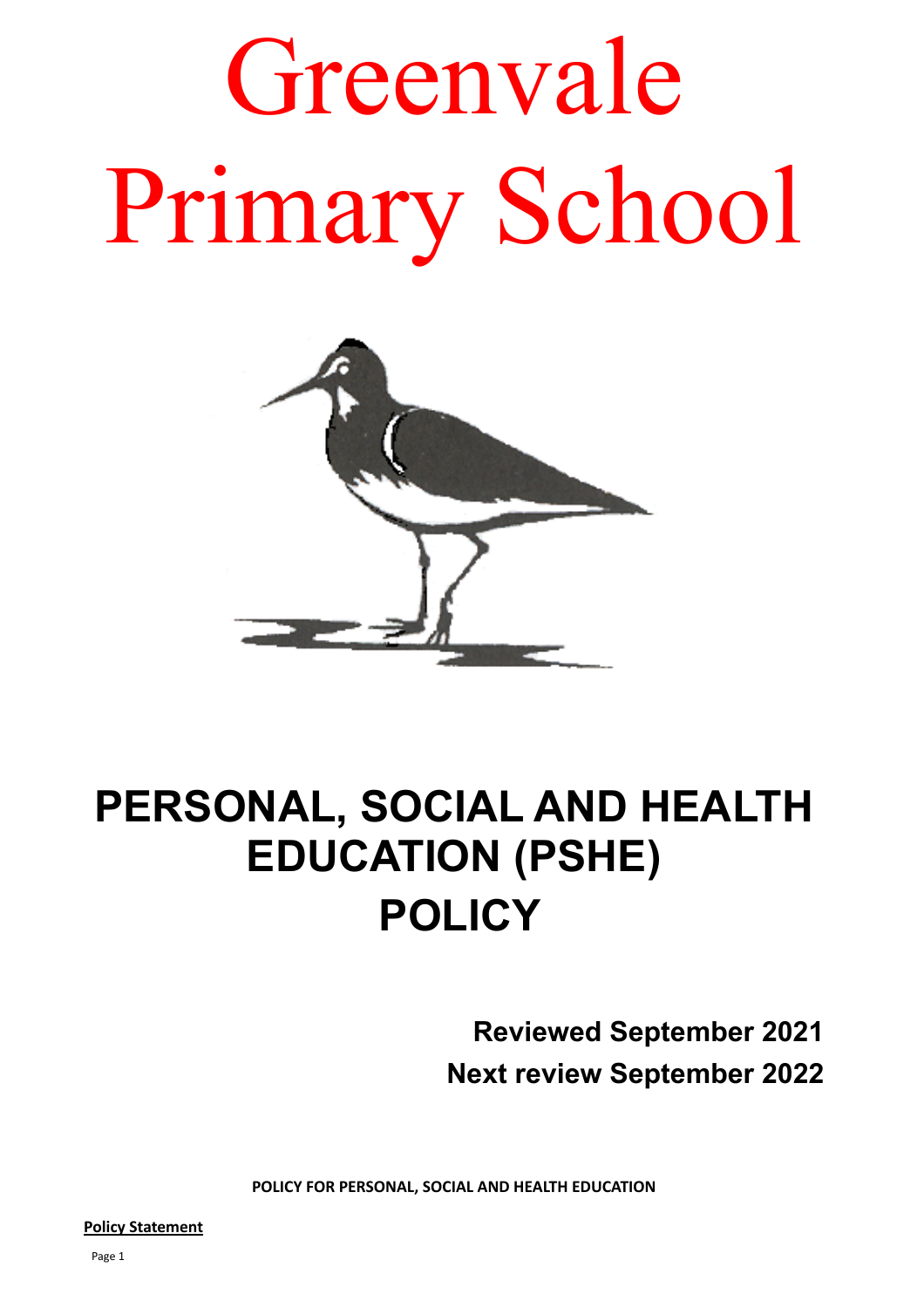#### **What is PSHE?**

Personal, social and health education (PSHE) is a planned programme of learning opportunities and experiences that help young people grow and develop as individuals and as members of families and communities.

#### **Our Aims:**

PSHE education gives pupils the knowledge, skills, and attributes they need to keep themselves healthy and safe and to prepare them for life and work in modern Britain.

Personal, Social, Health and Economic (PSHE) education is a school subject through which pupils develop the knowledge, skills and attributes they need to manage their lives, now and in the future.

These skills and attributes help pupils to stay healthy, safe and prepare them for life and work in modern Britain. When taught well, PSHE education helps pupils to achieve their academic potential, and leave school equipped with skills they will need throughout later life. (PSHE Association)

PSHE is a non-statutory subject however, from September 2020 there are statutory elements:

- Relationship Education
- Health Education
- Sex Education

The detail for these can be found in our Relationship Health Sex Education (RSHE) policy.

#### **Organisation, planning and delivery**

#### **Who is responsible for co-ordinating the subject?**

MrsTracey Whiting

#### **How it will be organised and covered:**

We are currently following our own scheme of work for all year groups written in consultation with Croydon Council. Lessons are taught weekly following a prescribed programme of study.

Our PSHE programme includes learning opportunities across the curriculum. PSHE provision is taught through a combination of:

#### *1) Discrete curriculum time*

To cover the non-statutory framework for PSHE within the National Curriculum it is necessary to provide a separate planned curriculum time.

The scheme of work for PSHE and Citizenship provides a developmental programme that both consolidates and further extends existing knowledge, skills and understanding. The SoW for Key Stage 1 builds on the knowledge, skills and understanding identified in the Early Learning Goals (especially that related to personal, social and emotional development) and the KS2 SoW builds on the KS1 SoW.

Our PSHE SOW ensures that:

- knowledge, skills and understanding in the non-statutory guidance for PSHE and Citizenship are developed
- Sex and Relationship Education (SRE) and Drug Education are provided throughout (in line with our RSHE policy)
- the issue of bullying is regularly explored

## *2) Teaching through and in other subjects/curriculum areas*

Provision for some aspects of PSHE and citizenship are made through other subjects. For example: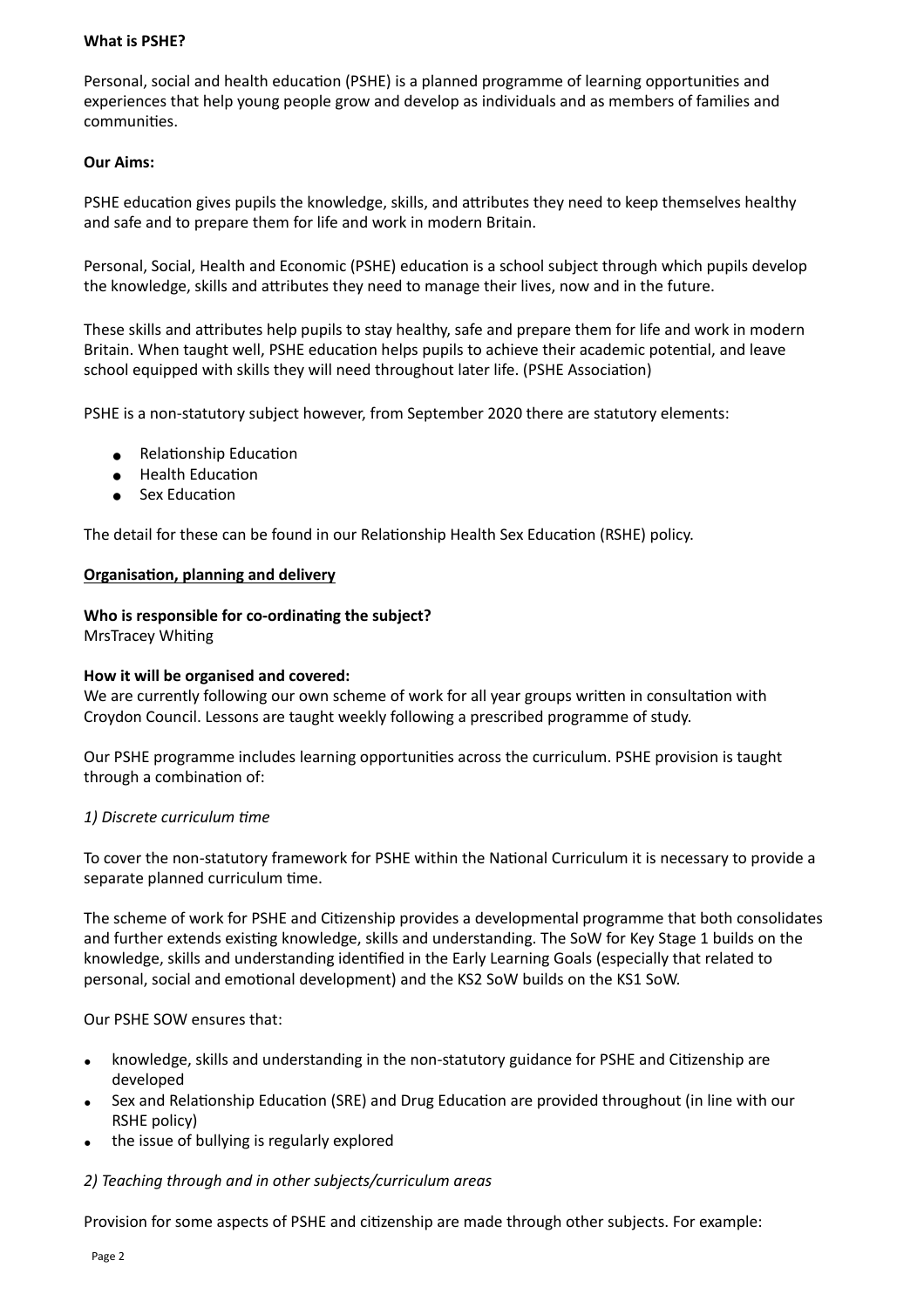- English: emotional literacy; discussion and debate; enquiry and communication; stories that illustrate aspects of personal and social development; how the media present information;
- *maths*: aspects of financial capability; counting and sharing; data handling;
- science: drugs (including medicines); sex; health; safety and the environment; ethical issues;
- design and technology: health and safety; healthy eating; realising that people have needs as they generate design ideas; use of technology; sustainable development;
- *ICT*: communicating with others via e-mail; finding information on the internet and checking its relevance;
- history: use of sources; reasons for and results of historical events, situations and changes; diversity within societies studied; significant people, events, ideas and experiences of people from the past;
- *geography*: topical issues concerning environment, sustainable development, land use; study of the childrens' own locality and places in different parts of the world, including less economically developed countries;
- art and design: reflecting on and responding to ideas and experiences communicated through works of art, craft and design from different times and cultures;
- *music*: making the most of abilities in playing or singing; issues of cultural diversity, their value and their expression;
- *PE*: teaching and learning about health and safety; development of personal and social skills through team and individual activities, games and sports; gender issues;
- *RE*: religious and moral beliefs, values and practices that underpin and influence personal and social issues, and relationships.
- *Philosophy for Children*: children develop moral, spiritual ,social, personal understanding of the world through group discussion. Children explore and challenge cultural and social concepts in a safe environment.
- Philosophy for Children (P4C) Children learn 'how to learn' to encourage reflective thinking, reciprocity, resilience and resourcefulness.

# *3) PSHE activities and school events*

Occasional off-timetable experiences and activities provide a useful opportunity when a particular aspect of PSHE can be studied intensively. These form part of our planned and ongoing PSHE curriculum. At our school, these include:

- residential visits
- wellbeing day
- Cultures Week
- mini-enterprise weeks
- fund raising schemes
- visitors in school
- Healthy School initiative
- Eco Week
- Gardening Club
- Forest School
- The ARC

## *4) Involving pupils in the life of the school and wider community*

Our school involves pupils in the life of our school in many ways. These include:

- Elected Pupil Parliament Representatives
- charity fund raising
- environmental schemes
- sports partnerships
- introduction of prefects

## **What extra provision will be made for children with particular needs?**

The needs of children and young people with learning disabilities or sensory impairments be met by:

- setting common tasks which are open-ended and can have a variety of responses;
	- setting tasks of differentiated difficulty, some children not completing all tasks;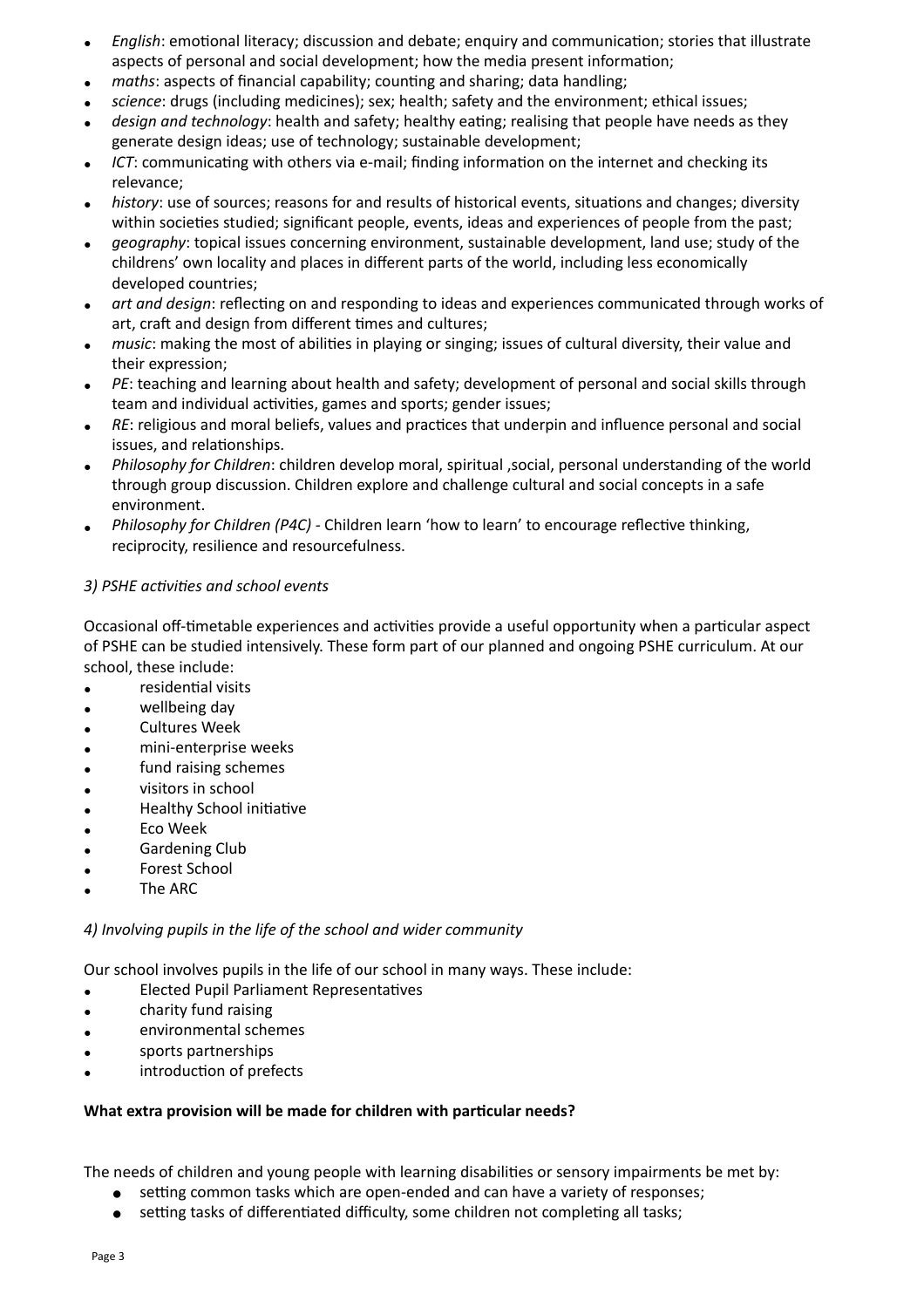- providing resources of different complexity according to the ability of the child;
- Where possible, using teaching assistants to support the work of individual children or groups of children.

Where particular pupils have learning and assessment requirements which go beyond the provision described above, and which must be addressed in order to overcome barriers to learning, for example as a result of a special educational need, disability, or linked to the pupils' progress in learning English as an additional language teachers will take account of these requirements by;

- Making provision where necessary to support individuals or groups of pupils to enable them to participate effectively in classroom activities. Where, because of visual or multi- sensory impairment or mobility difficulties, pupils are unable to gain incidental learning of the wider world, teachers will help pupils to observe and gain understanding of the PSHE curriculum.
- Taking account of the type and extent of the difficulty experienced by the pupil. In many cases the action necessary to respond to an individual's requirements for curriculum access will be met through greater differentiation of tasks and materials, consistent with school-based intervention as set out in the SEN Code of Practice. Where pupils need access to specialist equipment or adapted activities teachers will refer to and implement the pupils' statement of special educational needs and work closely with representatives of other agencies who may be supporting the pupil. Teachers will also help pupils to manage their behaviour and help individuals to manage their emotions so that they can take part in learning PSHE effectively and safely.

# **Differentiated Learning**

Active learning methods allow for differentiation of learning. Pupils in any one group will have different abilities based on their emotional and physical development, life experiences, literacy levels, first language, culture and learning disabilities. Differentiated learning can be in terms of:

- $\bullet$  outcome a task for all that the group can achieve at their own level
- extension of activity groups who finish first can be given an extra activity to further develop their understanding
- support on the task an extra member of staff can work with a group or individual to offer extra support in the classroom, school or community. With increased learning support within the classroom this is an option quite often available within the school's resources or it can also be achieved through the use of outside visitors
- different resources active learning techniques allow the teacher to manage more than one activity at a time
- grouping by ability  $-$  this may be by same or mixed ability.
- Grouping by gender For example boys could do a task about being a boy whilst the girls do a task about being a girl. They then come back and discuss their different ideas and learning. Evidence suggests that both girls and boys like to have some time in single sex grouping this is particularly true in SRE. Setting different tasks for boys and girls is one way of enabling this to happen within 'normal' curriculum arrangements.

## **Teaching methods and approaches**

PSHE is most effective when it uses a wide variety of active learning approaches. Active involvement in the life of the school and wider community should help young people recognize and manage risk and take increasing responsibility for themselves and their choices. A supportive school ethos where there are effective relationships between all members of the school community and where pupils play an active part in decision making and where school policies are compatible with what is taught in PSHE is important in providing an appropriate context for the delivery of PSHE

Our teachers use a range of active learning methods in PSHE and Citizenship. Active learning methods have a built in advantage over didactic methods as they offer (through their structure and process) automatic differentiation that accommodate different attitudes to learning and different abilities. They work using creative processes to develop skills, acquire knowledge and explore beliefs and values. Active learning works primarily within a group setting where children and young people work together. The group is a forum in which they learn from each other and practice using the knowledge and skills together. The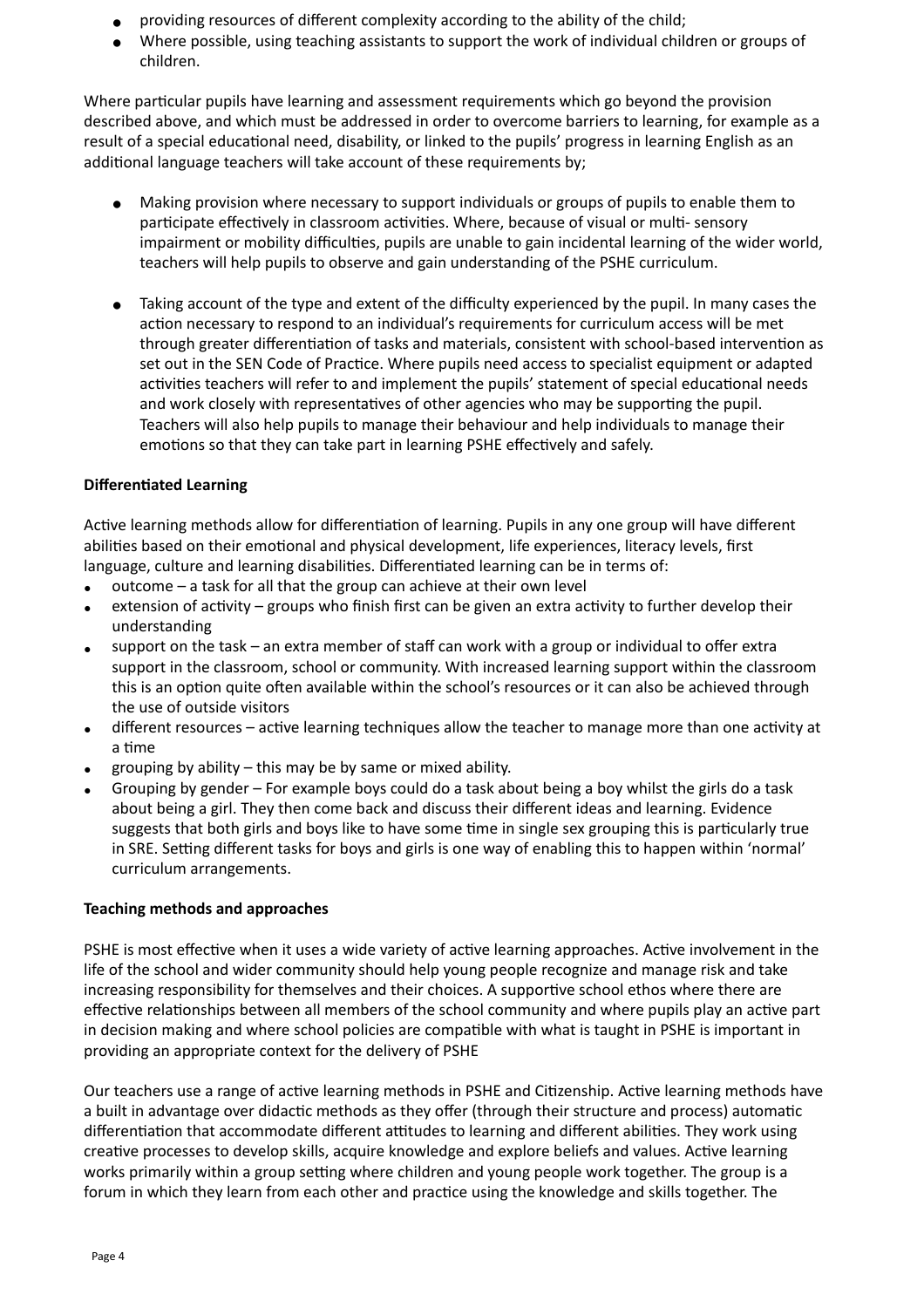experience of listening to others views and beliefs, practising skills, observing others and developing relationships supports effective learning.

Each class keeps a log of their learning in a class PSHE Big Book.

#### **The processes involved in active learning:**

**Doing** – taking part in a structured activity, for example finding out some information, exploring beliefs and values and practising skills. For example, pupils could undertake a decision making exercise where they are asked to decide a course of action based on a case study. A case study is accompanied by a series of specific questions such as:

- What might William be feeling?
- What might William be thinking?
- What might Nicky do?
- What might be the consequences?

This activity can be done in small groups. Each group then works together to think about the answers to the questions. They then come together to reflect upon the activity and discuss their ideas.

**Reflect** – pupils are helped to reflect on the process through the use of open questions to reflect on the process. For example:

Teacher: *'What made you think that this was the right decision?'* Pupil: *'We thought about the choices that are available and thought that the most important thing was that they did not get into a situation where they did not have any control and might be dangerous.'*

**Practising** – by critically working out what happened. For example:

Teacher: *'Did you think about the impact on Nicky, who wanted to go? How do you think William could respond to Nicky's anger?'* Pupil: *'Even though it might be difficult and Nicky thinks it is a bit boring, Nicky should think about William's concerns and they could try and find something else to do. William needs to stand his ground.'*

**Learning from the activity and planning** – at this stage the pupils are encouraged to think about what has been learnt and how they might use this learning. For example:

Teacher: *'So if somebody was in either Nicky or William's situation in the future what might they do?'*

Pupil: *'Make sure that they talk to the other person and explain why they feel or think what they do. Really try to make sure they understand each other and think about other things they can do which are safe.'*

The following are examples of active learning methods. The teacher will match the method to the purpose of the lesson and to the pupils they are working with:

- word storming
- small group, paired and whole group
- discussion
- reporting back
- debates and standpoint-taking
- listening exercises
- questionnaires and quizzes
- myths and folklore
- storyboards, situation cards, photographs and magazine
- articles
- case studies
- story telling
- videos and films
- role-play.

#### **PSHE Resources**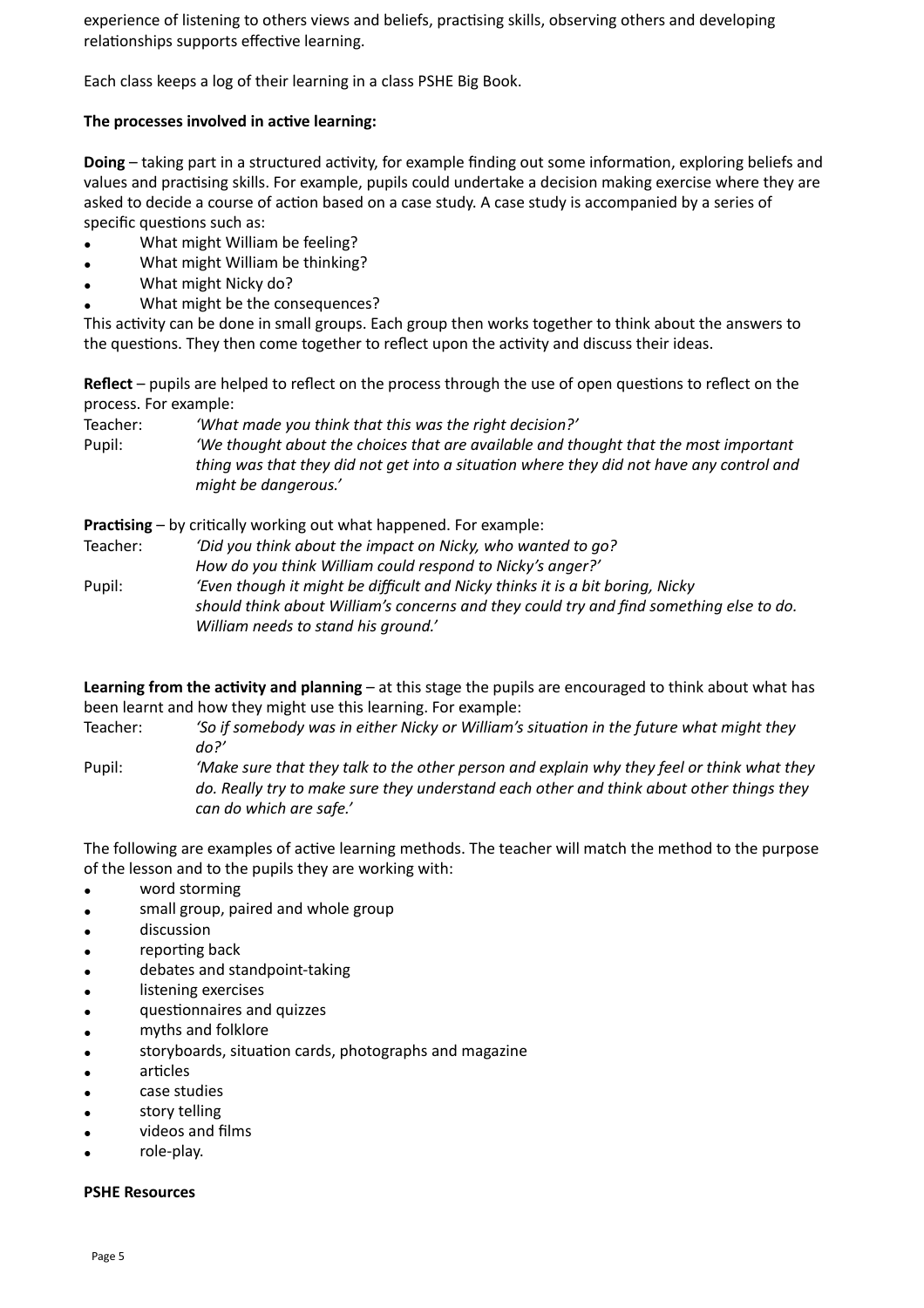We have a range of resources for PSHE. They incorporate a variety of learning styles and include videos, , posters, leaflets, games etc. Our resources present positive images and reflect the values that the school wishes to promote. They:

- provide breadth and balance
- Are factually accurate and up-to-date
- Are free from stereotyping and bias in terms of gender, race, class, sexual orientation, ability and disability

An important part of PSHE is challenging misconceptions and there will be opportunities to use resources that present negative messages and images. These can be used to challenge stereotyping, misinformation and myths etc especially those perpetrated through the media.

## **Questions to ask when selecting resources:**

- Are the underpinning values and beliefs stated and are they consistent with those of the school?
- Is there guidance on identifying pupils' existing levels of knowledge and understanding and how to incorporate these into planning?
- Do activities cover a range of teaching and learning styles?
- Is there guidance on evaluating activities?
- Are the materials free from stereotypes?
- Do the materials take account of religious, cultural and physical diversity and special educational needs?
- Has the material been developed in consultation with pupils and teachers and has effectiveness been evaluated?
- Does the material include guidance on the knowledge and skills needed for effective delivery and help build teacher confidence?

#### **Teaching and learning**

- Does the material outline processes for establishing a positive and supportive learning environment e.g. developing ground rules?
- Is active learning promoted?
- Are discussion and reflection encouraged?
- Do the activities cover the development of knowledge, skills and attitudes?
- Is the content differentiated and can it be adapted for use with particular groups of pupils?
- Is guidance given on assessing learning outcomes?

#### **Content**

- Does the content covered meet with pupils' needs?
- Is the content factually accurate and balanced?
- Are learning outcomes clearly stated?
- Are learning outcomes sufficiently challenging?
- Is the content appropriate to the needs of pupils in terms of language, images, attitude, maturity, understanding and knowledge required?
- Does it include positive images of a range of people and will the imagery and language appeal to pupils?
- Do the activities encourage pupils to think about their attitudes and values and take account of a range of perspectives?
- Do the activities encourage pupils to reflect on their learning and apply it to situations in their own lives?

#### **Links to pastoral systems and community services**

Pupils' awareness, knowledge and accessibility of pastoral services within the school: E.g.

- playground buddy schemes,
- Reflective behaviour sheets

Pupils informed of these within the classroom and in assemblies.

Pupils' awareness, knowledge and accessibility of community services: *Eg Childline,* 

- **Posters**
- **Leaflets**
- NSPCC visit bi-annually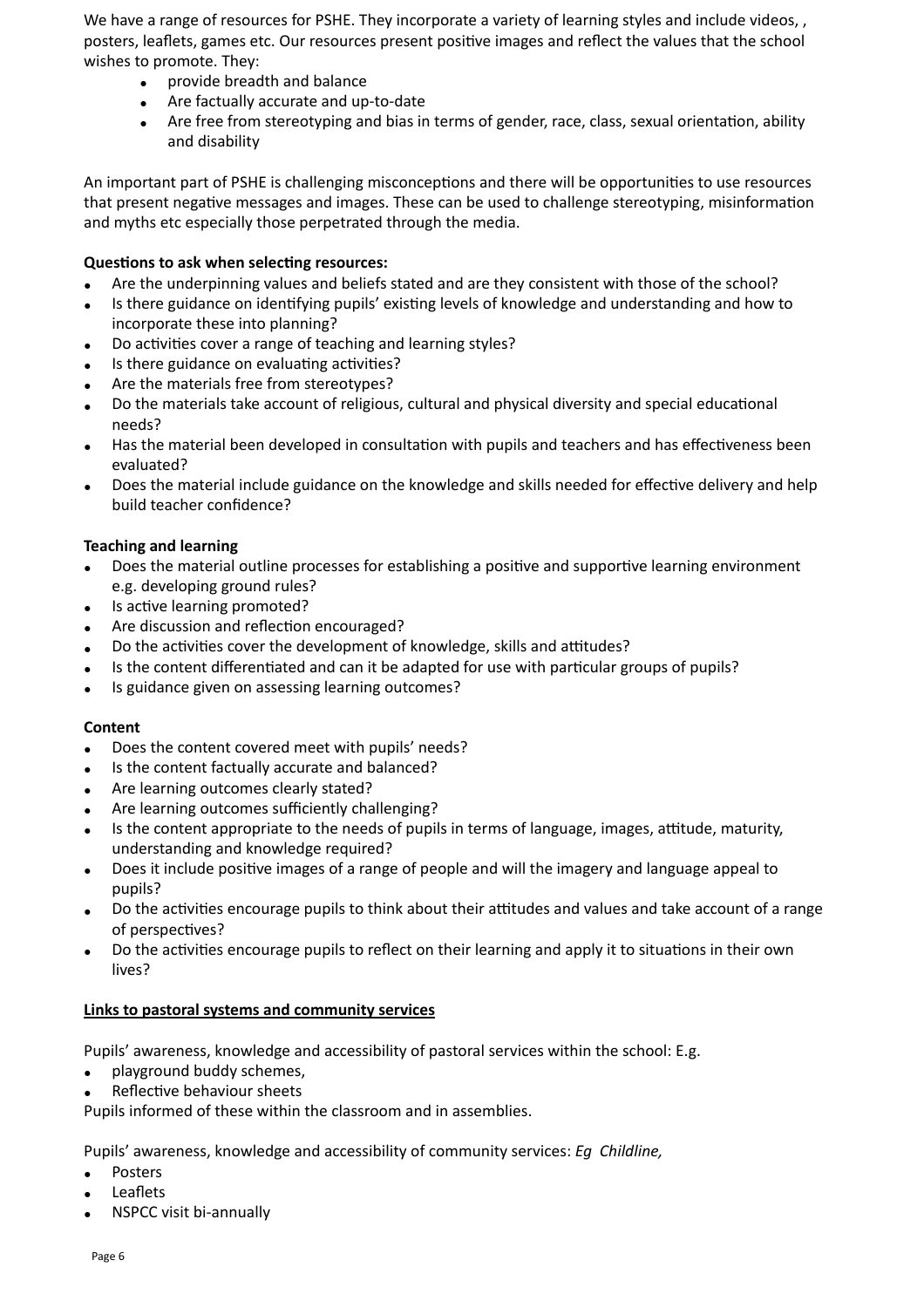#### **Specific issues**

It is important that there are clear boundaries for staff, children and parents when discussing aspects of PSHE. The following areas need to be considered:

- Confidentiality
- Dealing with difficult & sensitive questions
- Group agreements
- Distancing techniques

#### **Confidentiality**

This is applicable for all staff in our school. Confidentiality for young people cannot and must not be guaranteed by school staff.

The boundaries of confidentiality should be made clear to children and young people. If a pupil discloses information which is sensitive, not generally known, and which the pupil asks not to be passed on, the request should be honoured unless this is unavoidable for teachers to fulfil their professional responsibilities in relation to:

- Child protection (It is the responsibility of every member of staff to know and abide by the school's safeguarding procedures. If any member of staff has a concern about the safety of a pupil these must be recorded and passed on to the school's Designated Safeguarding Lead. To do nothing is not an option.)
- Co-operating with a police investigation
- Referral to external services

Every effort should be made to secure the pupil's agreement to the way in which the school intends to use any sensitive information.

#### **Answering difficult questions**

Teachers are careful to ensure that their personal beliefs and attitudes do not influence the teaching of PSHE/Citizenship. To this end ground rules have been agreed to provide a common values framework within which to teach:

- Pupils will be given preparation so that they will know how to minimise any embarrassment they feel.
- No one (teacher or pupil) should be expected to answer a personal question.
- No one will be forced to take part in a discussion.
- Meanings of words will be explained in a sensible and factual way.

#### **Dealing with Sensitive Questions**

- Teachers should establish clear parameters about what is appropriate and inappropriate in a whole-class setting.
- Teacher should set the tone by speaking in a matter-of-fact way and ensuring that pupils discuss issues in a way, which does not encourage giggling and silliness.
- Pupils should be encouraged to write down questions anonymously and post them in a question box; the teacher will have time to prepare answers to all questions before the next session, and will choose not to respond to any questions which are inappropriate.
- If a verbal question is too personal the teacher should remind the pupil of the ground rules.
- If a question is too explicit, feels too old for a pupil, is inappropriate for the whole class, or raises concerns about abuse, the teacher should acknowledge it and promise to attend to it later on an individual basis.
- Teachers should not be drawn into providing more information than is appropriate to the age of the child.
- If a teacher is concerned that a pupil is at risk of abuse the Headteacher should be informed and the usual child protection procedures followed.
- Where appropriate, the school nurse or another professional will be invited in to provide follow-up and deal with some of the questions.

#### **Statement on working with outside agencies:**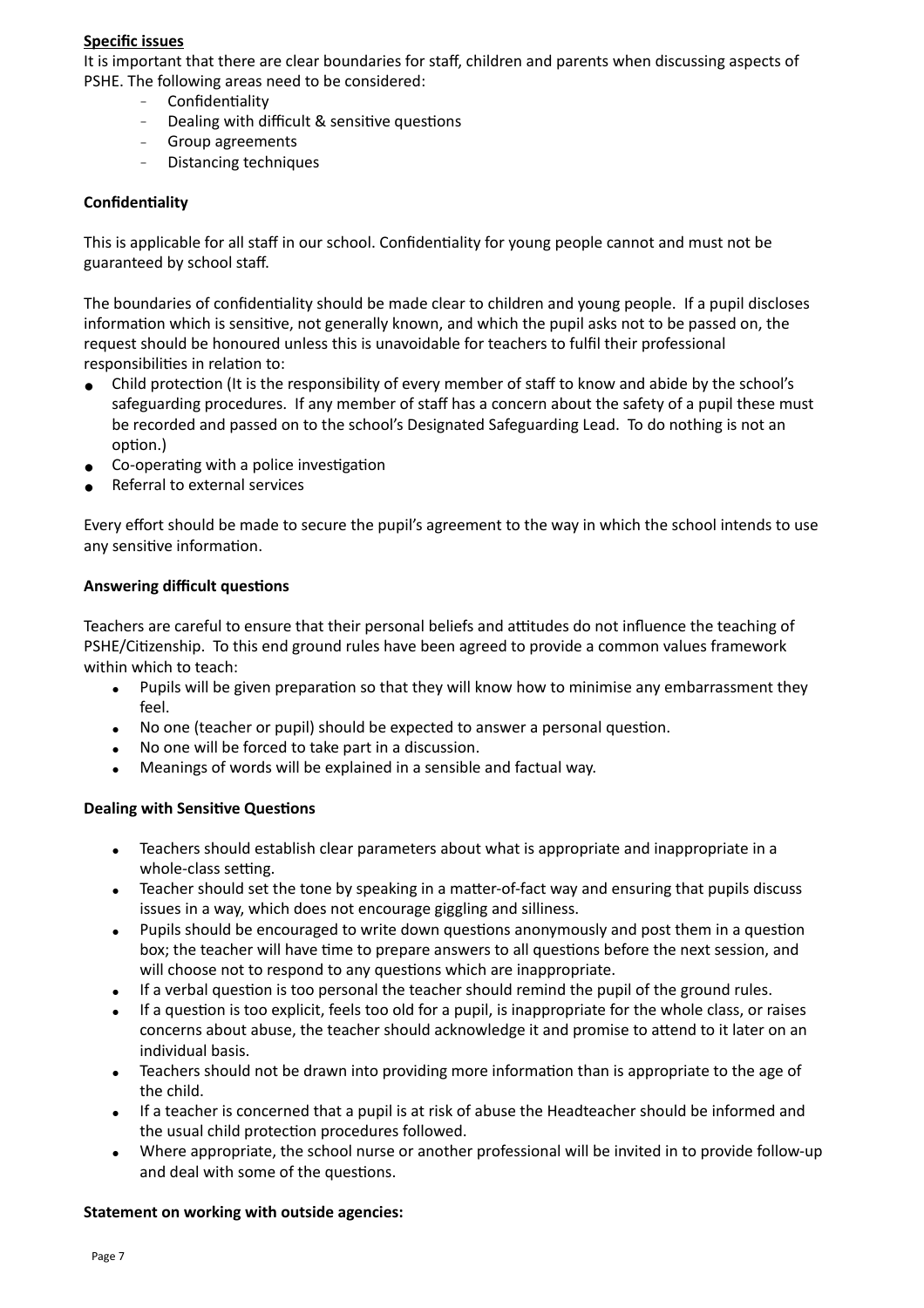At our school all community based agencies who visit to provide curriculum support, are issued with the following code of conduct:

- Be willing to share their experiences, beliefs and insights, but avoid criticising the experiences and insights of others and imposing their views upon children in any way.
- Be familiar with the school's aims, ethos and policies and plan their involvement in the light of the aims and curriculum at the school.
- Seek to use engaging teaching and learning methods which involve the children actively and communicate at appropriate levels for the age group concerned.
- Make clear to children who they are, who they represent and what their aim and objectives are.
- Communicate with children using an open and non-judgemental approach, avoiding any hidden agenda to influence.

Prior to agencies attending the school, relevant staff ensure that:

- checks have been made with the LA if there are any concerns
- their input is integrated within a planned programme
- appropriate planning sheets/lesson plans have been produced
- school/class background information has been issued
- resources have been checked for suitability
- confirmation of dates and times have been confirmed in writing

#### **Links with other policies**

*Safeguarding Policy, Behaviour and DisciplinePolicy, Anti-bullying Policy, RSHE Policy, E-safety Policy, AUP Policy, Preventing Radicalisation Policy, Equalities Policy, Health and Safety Policy, Complaints Policy, Teaching and Learning Policy, and Inclusion Policy.*

#### **Dissemination**

To ensure the full effectiveness of this policy it will be shared with teachers and parents. E.g.through:

- newsletters,
- the school's website, etc

Pupils should also be made aware of relevant sections and this can be done through school as part of PSHE lessons.

#### **Useful websites**

#### **Advice / Support**

ChildLine [www.childline.org.uk](http://www.childline.org.uk) Children's Legal Centre [www.childrenslegalcentre.com](http://www.childrenslegalcentre.com) Child Trust Fund [www.childtrustfund.gov.uk](http://www.childtrustfund.gov.uk) NSPCC [www.nspcc.org.uk](http://www.nspcc.org.uk) SPOC 020 8726 6464 <https://www.croydon.gov.uk/healthsocial/families/childproctsafe/childprotect>

## **Bullying**

Anti-Bullying Alliance [www.anti-bullyingalliance.org](http://www.anti-bullyingalliance.org)  Anti-Bullying Alliance / Children's Legal Centre: *Bullying: a guide to the law* [www.ncb.org.uk/aba/](http://www.ncb.org.uk/aba/res_detail.asp?id=701) [res\\_detail.asp?id=701](http://www.ncb.org.uk/aba/res_detail.asp?id=701)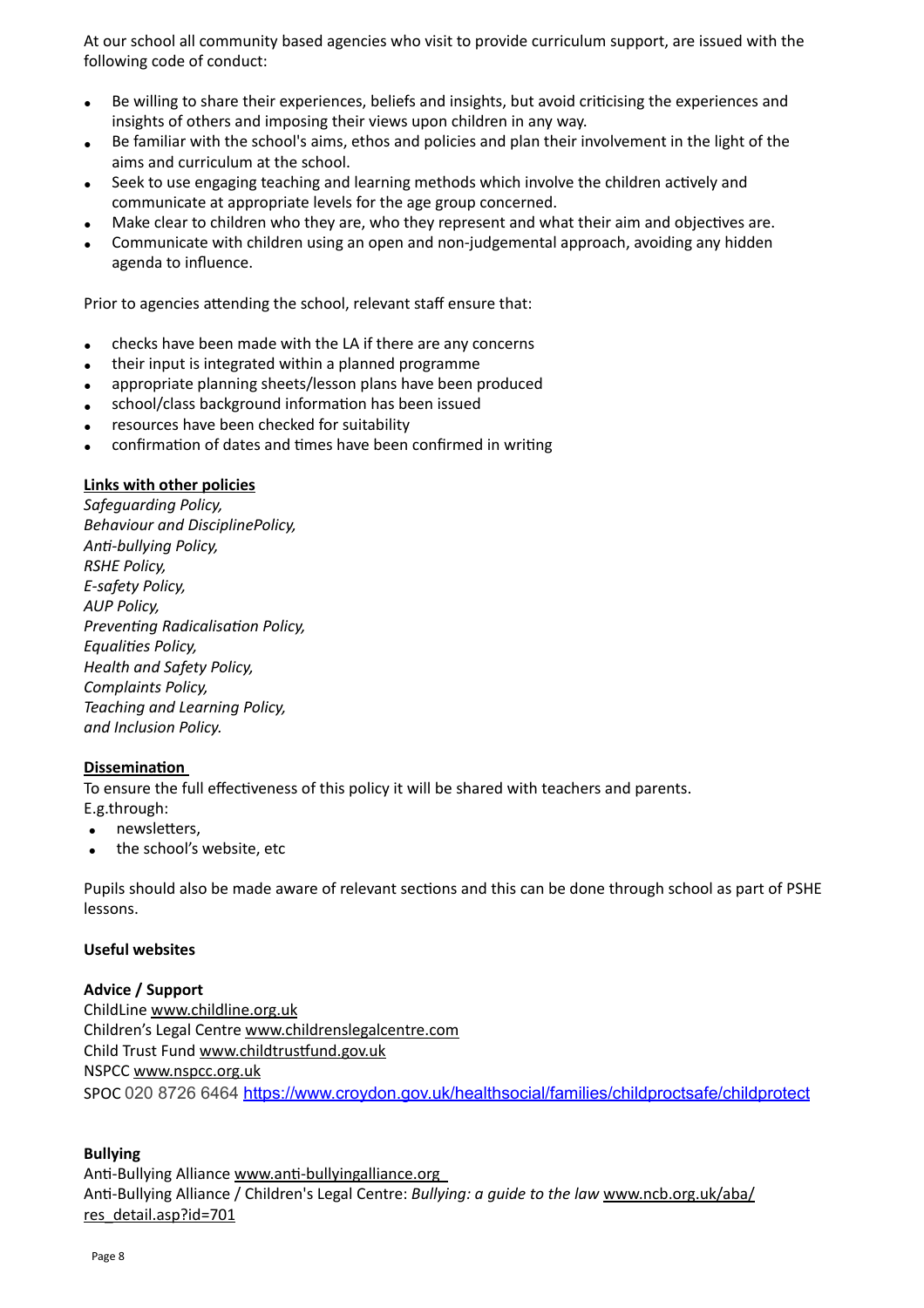Anti-Bullying Alliance: *Spotlight briefing: making schools safer using effective anti-bullying strategies*  [www.ncb.org.uk/aba/res\\_detail.asp?id=704](http://www.ncb.org.uk/aba/res_detail.asp?id=704) DfES: *Bullying: a charter for action* [www.dfes.gov.uk/bullying/](http://www.dfes.gov.uk/bullying/) DfES: *Don't suffer in silence* [www.dfes.gov.uk/bullying/](http://www.dfes.gov.uk/bullying/) *Teachernet*: Tackling school bullying [www.teachernet.gov.uk/wholeschool/behaviour/tacklingbullying/](http://www.teachernet.gov.uk/wholeschool/behaviour/tacklingbullying/)

#### **Citizenship**

Association for Citizenship [www.teachingcitizenship.org.uk](http://www.teachingcitizenship.org.uk) Teaching Citizenship Education: the global dimension [www.citizenship-global.org.uk](http://www.citizenship-global.org.uk) The Citizenship Foundation [www.citizenshipfoundation.org.uk](http://www.citizenshipfoundation.org.uk) Community Service Volunteers [www.csv.org.uk](http://www.csv.org.uk) DfES Citizenship [www.dfes.gov.uk/citizenship](http://www.dfes.gov.uk/citizenship) Personal Finance Education Group (PFEG) [www.pfeg.org.uk](http://www.pfeg.org.uk) Schools Councils UK [www.schoolcouncils.org](http://www.schoolcouncils.org)

#### **Cultural / Diversity Sites**

JAT (formerly the Jewish Aids Trust) [www.jat-uk.org](http://www.jat-uk.org) Lesbian and Gay Christian Movement (LGCM) [www.lgcm.org.uk](http://www.lgcm.org.uk) muslimyouth.net <http://muslimyouth.net/>

#### **Emotional health and well-being**

Antidote [www.antidote.org.uk](http://www.antidote.org.uk) Getting Connected [www.gettingconnected.org.uk](http://www.gettingconnected.org.uk) National Emotional Literacy Interest Group [www.nelig.com](http://www.nelig.com) National Pyramid Trust [www.nptrust.org.uk](http://www.nptrust.org.uk) Social & Emotional Aspects of Learning [www.bandapilot.gov.uk](http://www.bandapilot.gov.uk) *Teachernet*: Social and emotional aspects of learning (SEAL) [www.teachernet.gov.uk/teachingandlearning/](http://www.teachernet.gov.uk/teachingandlearning/socialandpastoral/sebs1/seal/) [socialandpastoral/sebs1/seal/](http://www.teachernet.gov.uk/teachingandlearning/socialandpastoral/sebs1/seal/) **]**  DfES: *Key stage 3 behaviour and attendance strategy* [www.standards.dfes.gov.uk/keystage3/respub/](http://www.standards.dfes.gov.uk/keystage3/respub/ba_km) [ba\\_km](http://www.standards.dfes.gov.uk/keystage3/respub/ba_km)

#### **Financial Capability**

Bank of England [www.bankofengland.co.uk](http://www.bankofengland.co.uk) Bank of England: *Pounds and pence* [www.bankofengland.co.uk/education/poundsandpence/](http://www.bankofengland.co.uk/education/poundsandpence/) DfES: *Financial capability through personal financial education* [www.dfes.gov.uk/publications/](http://www.dfes.gov.uk/publications/guidanceonthelaw/fcg/) [guidanceonthelaw/fcg/](http://www.dfes.gov.uk/publications/guidanceonthelaw/fcg/) Financial Services Authority (FSA) [www.fsa.gov.uk](http://www.fsa.gov.uk) Jewish Association for Business Ethics: *Money and morals* [www.moneyandmorals.org](http://www.moneyandmorals.org) *The red box* [www.redbox.gov.uk](http://www.redbox.gov.uk) Personal Finance Education Group (PFEG) [www.pfeg.org](http://www.pfeg.org) PFEG: *Developing financial capability through mathematics and PSHE* [www.pfeg.org/Curriculum/Maths/](http://www.pfeg.org/Curriculum/Maths/) *MoneyFacts* [www.moneyfacts.co.uk](http://www.moneyfacts.co.uk)

#### **General Child/Young Person Sites**

BBC: Kids' health [www.bbc.co.uk/health/kids/](http://www.bbc.co.uk/health/kids/) Children First [www.childrenfirst.nhs.uk](http://www.childrenfirst.nhs.uk) Galaxy-H [www.galaxy-h.gov.uk](http://www.galaxy-h.gov.uk) Lifebytes [www.lifebytes.gov.uk](http://www.lifebytes.gov.uk) Mind, body and soul [www.mindbodysoul.gov.uk](http://www.mindbodysoul.gov.uk) Welltown [www.welltown.gov.uk](http://www.welltown.gov.uk) TheSite.org [www.thesite.org](http://www.thesite.org)

#### **General Sites**

Department of Health [www.dh.gov.uk](http://www.dh.gov.uk) DfES: *Standards site*: schemes of work [www.standards.dfes.gov.uk/schemes/](http://www.standards.dfes.gov.uk/schemes/) Equal Opportunities Commission [www.eoc.org.uk](http://www.eoc.org.uk) National Children's Bureau [www.ncb.org.uk](http://www.ncb.org.uk) *National curriculum online* [www.nc.uk.net](http://www.nc.uk.net)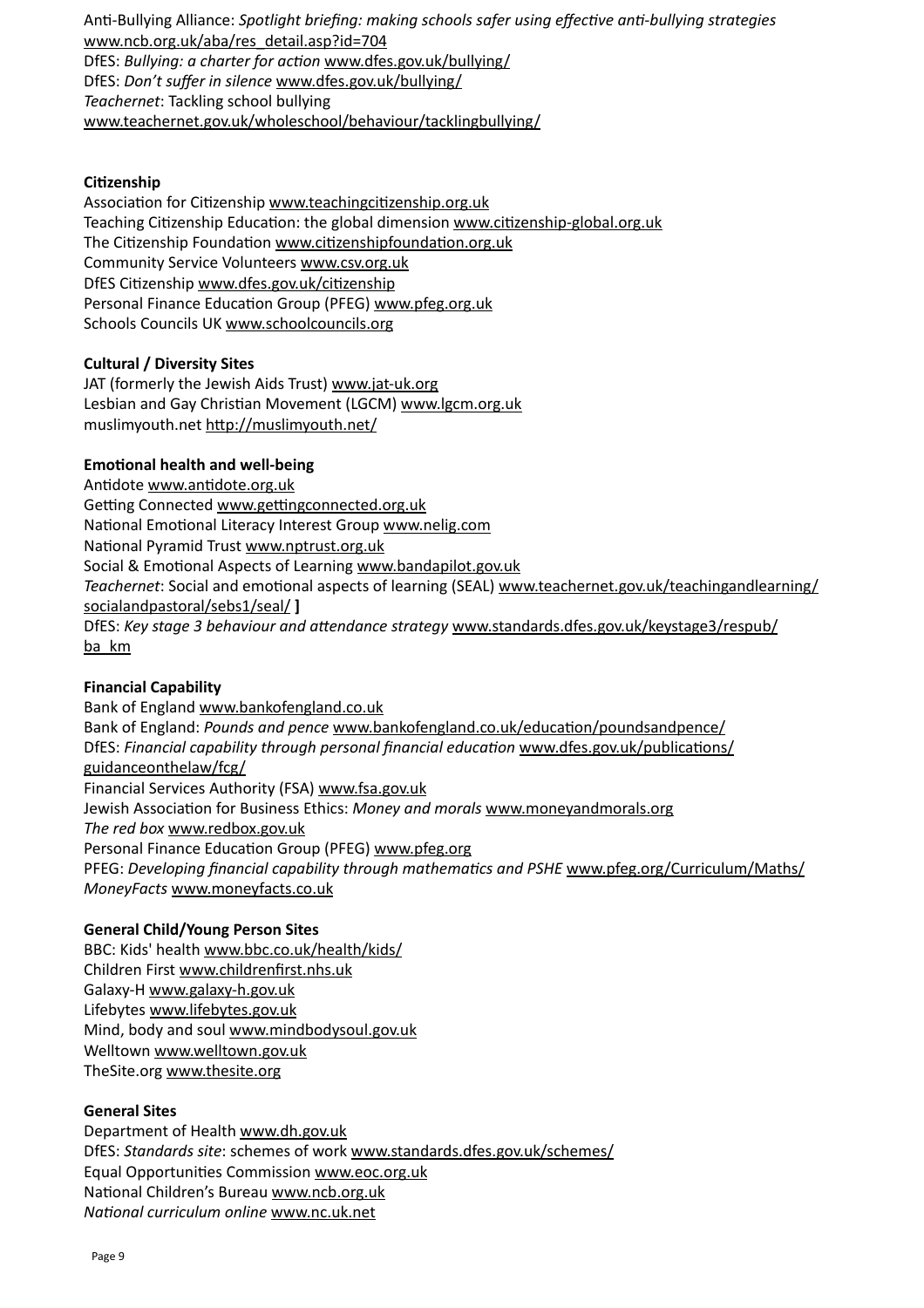The National Society for Promoting Religious Education [www.natsoc.org.uk](http://www.natsoc.org.uk) Office for National Statistics [www.statistics.gov.uk](http://www.statistics.gov.uk) Ofsted [www.ofsted.gov.uk](http://www.ofsted.gov.uk) Schools Health Education Unit [www.sheu.org.uk](http://www.sheu.org.uk) *Teachernet* [www.teachernet.gov.uk](http://www.teachernet.gov.uk) *Teachernet*: *Healthy living blueprint for schools* [www.teachernet.gov.uk/wholeschool/healthyliving/](http://www.teachernet.gov.uk/wholeschool/healthyliving/) Croydon Public Health [www.croydon.nhs.uk](http://www.croydon.nhs.uk)

## **Healthy eating**

British Nutrition Foundation [www.nutrition.org.uk](http://www.nutrition.org.uk) Eating Disorders Association [www.edauk.com](http://www.edauk.com) Food in Schools [www.foodinschools.org](http://www.foodinschools.org) National Heart Forum [www.heartforum.org.uk](http://www.heartforum.org.uk) Department of Health: Food in schools [www.dh.gov.uk/PolicyAndGuidance/HealthAndSocialCareTopics/](http://www.dh.gov.uk/PolicyAndGuidance/HealthAndSocialCareTopics/FoodInSchools/fs/en) [FoodInSchools/fs/en](http://www.dh.gov.uk/PolicyAndGuidance/HealthAndSocialCareTopics/FoodInSchools/fs/en) Department of Health: School fruit and vegetable scheme [http://www.dh.gov.uk/PolicyAndGuidance/HealthAndSocialCareTopics/FiveADay/](http://www.dh.gov.uk/PolicyAndGuidance/HealthAndSocialCareTopics/FiveADay/FiveADayGeneralInformation/FiveADayGeneralArticle/fs/en?CONTENT_ID=4002149&chk=DeYbs5) [FiveADayGeneralInformation/FiveADayGeneralArticle/fs/en?CONTENT\\_ID=4002149&chk=DeYbs5](http://www.dh.gov.uk/PolicyAndGuidance/HealthAndSocialCareTopics/FiveADay/FiveADayGeneralInformation/FiveADayGeneralArticle/fs/en?CONTENT_ID=4002149&chk=DeYbs5) Food Standards Agency [www.food.gov.uk](http://www.food.gov.uk)

# **Physical activity**

British Heart Foundation [www.bhf.org.uk](http://www.bhf.org.uk) Sport England [www.sportengland.org](http://www.sportengland.org) SUSTRANS [www.sustrans.org.uk](http://www.sustrans.org.uk) Youth Sport [www.youthsport.net](http://www.youthsport.net)

# **PSHE**

DfES PSHE [www.teachernet.gov.uk/pshe](http://www.teachernet.gov.uk/pshe) Healthy Schools [www.healthyschools.gov.uk](http://www.healthyschools.gov.uk) Make A Connection [www.makeaconnection.org](http://www.makeaconnection.org) National Children's Bureau [www.ncb.org.uk/library/pshecis](http://www.ncb.org.uk/library/pshecis) NSCoPSE [www.nscopse.org.uk](http://www.nscopse.org.uk) <http://www.childrenfirst.nhs.uk/> Ofsted Publications and Reports - [http://www.ofsted.gov.uk/portal/site/Internet/](http://www.ofsted.gov.uk/portal/site/Internet/menuitem.d3f8c96f499dccee628a0d8308c08a0c/?vgnextoid=3a6b8587fd24a010VgnVCM1000008192a8c0RCRD) [menuitem.d3f8c96f499dccee628a0d8308c08a0c/?](http://www.ofsted.gov.uk/portal/site/Internet/menuitem.d3f8c96f499dccee628a0d8308c08a0c/?vgnextoid=3a6b8587fd24a010VgnVCM1000008192a8c0RCRD) [vgnextoid=3a6b8587fd24a010VgnVCM1000008192a8c0RCRD](http://www.ofsted.gov.uk/portal/site/Internet/menuitem.d3f8c96f499dccee628a0d8308c08a0c/?vgnextoid=3a6b8587fd24a010VgnVCM1000008192a8c0RCRD) PSHE Subject Association -<http://www.pshe-association.org.uk/Page.asp> *Teachernet*: PSHE [www.teachernet.gov.uk/pshe/](http://www.teachernet.gov.uk/pshe/) *Teachernet*: Case studies [www.teachernet.gov.uk/casestudies/](http://www.teachernet.gov.uk/casestudies/)

## **Safety**

Anti-Bullying Alliance [www.anti-bullyingalliance.org](http://www.anti-bullyingalliance.org) Bullyfreeworld [www.bullyfreeworld.com](http://www.bullyfreeworld.com)  Child Exploitation and Online Safety - <http://www.thinkuknow.co.uk/> Kidscape [www.kidscape.org.uk](http://www.kidscape.org.uk) Peer Support Works [www.peersupportworks.com](http://www.peersupportworks.com) Health and Safety Executive [www.hse.gov.uk](http://www.hse.gov.uk) Home Office: *Keep your child safe on the internet* [www.thinkuknow.co.uk/parents/](http://www.thinkuknow.co.uk/parents/)

## **Sex and Relationships Education**

Brook Advisory Centres - [www.brook.org.uk](http://www.brook.org.uk) fpa (Family Planning Association) - [www.fpa.org.uk](http://www.fpa.org.uk) Sex Education Forum - [www.ncb.org.uk/sef](http://www.ncb.org.uk/sef) Centre for HIV and Sexual Health - [www.sexualhealthsheffield.co.uk](http://www.sexualhealthsheffield.co.uk) DfES: *Sex and relationship education guidance* [www.dfes.gov.uk/sreguidance/](http://www.dfes.gov.uk/sreguidance/) DfES: *Stand up for us* [www.wiredforhealth.gov.uk/cat.php?catid=1101](http://www.wiredforhealth.gov.uk/cat.php?catid=1101) QCA SRE Units of Work - [http://www.qca.org.uk/15037\\_15040.html](http://www.qca.org.uk/15037_15040.html) SRE and Parents -<http://www.dfes.gov.uk/sreandparents/> Teenage Pregnancy Unit - [http://www.dfes.gov.uk/teenagepregnancy/dsp\\_Content.cfm?PageID=85](http://www.dfes.gov.uk/teenagepregnancy/dsp_Content.cfm?PageID=85) Think U Know - <http://www.thinkuknow.co.uk/>